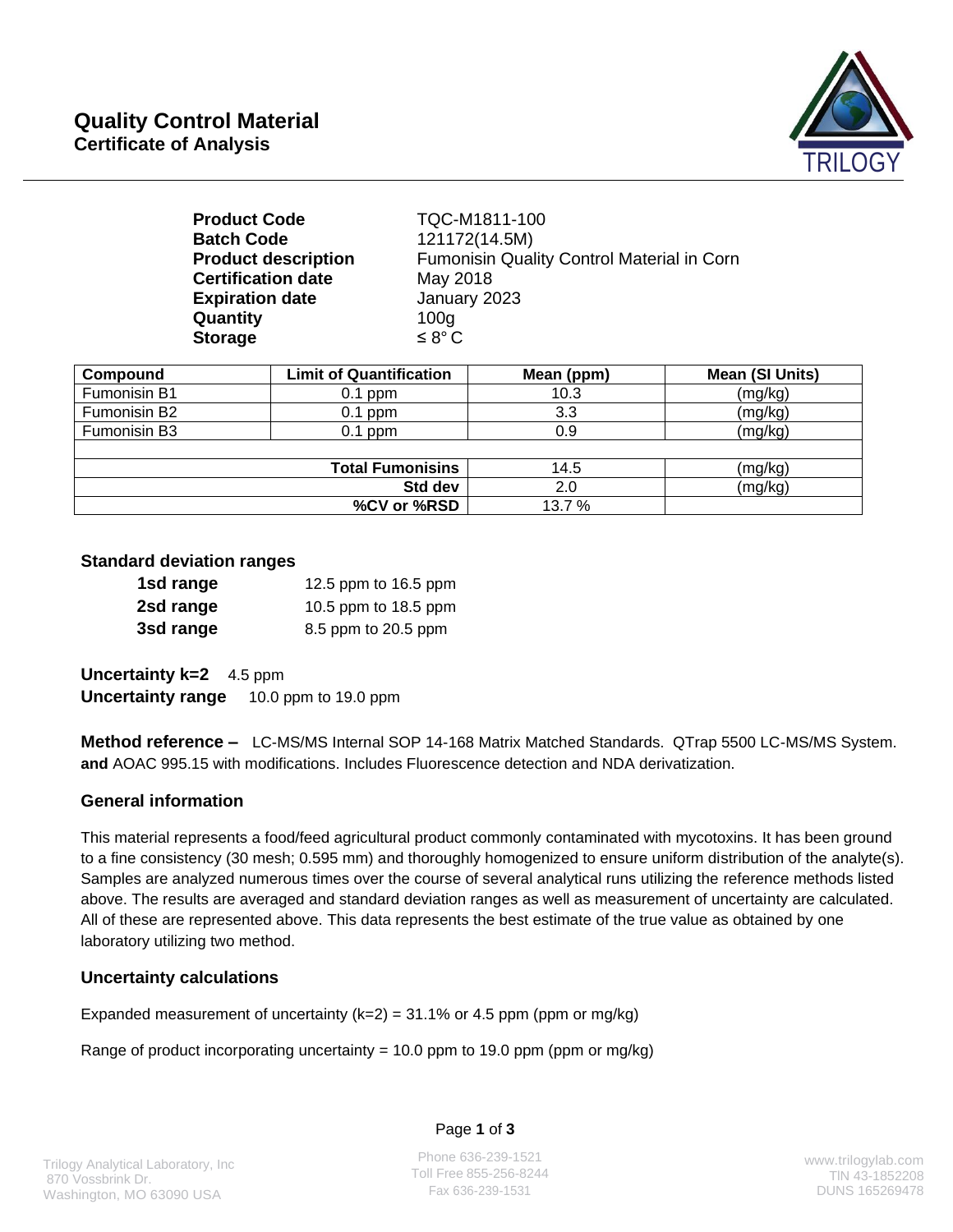## **Method used for certification**

To obtain the results above, 30 different extracts were prepared on a minimum of 4 different analyses dates. Internal LC/MS/MS multi mycotoxin method utilizes 3/1 Methanol/Water and AOAC HPLC Method #995.15 utilizes 3/1 Methanol/Water extracted for 1 hour on an Eberbach shaker. Samples were analyzed by the method references above. This result represents the results you would find from one laboratory performing two specific methods repeatedly over the course of several weeks. The standard deviation ranges noted above represent results you would anticipate with 68% (1 sd range), 95% (2 sd range) and 99% (3 sd range) confidence with the method specifics listed above. Additionally, uncertainty has been calculated and the range is also reported above. These ranges will allow you, the end user, to determine which range best suits your individual requirements. Results of this sample may vary with methodology and extraction procedures utilized in your laboratory. These results relate only to the sample material listed above. The value is the best estimate of the true value based on these multiple analyses.

### **Minimum sample size**

Results shown above represent 5.0 gram extractions. Increasing the sample size extracted may provide results with decreased ranges. Less than 5.0 gram sample extractions are not recommended.

### **Intended use**

This material is intended for laboratory use only and is not intended for animal or human consumption. Quality Control Materials can be used for laboratory quality control, training tools, method comparisons, method validations, intra laboratory comparisons, inter laboratory comparisons, method bias indicators, verification of laboratory performance, and method troubleshooting by HPLC, GC, MS, MSMS, or TLC.

### **Storage**

Material should be stored below 8° C in the original foil zippered pouch. After opening, ensure bag is completely sealed prior to returning to storage. Trilogy Analytical Laboratory is not responsible for changes in the product due to improper storage of material.

#### **Instructions for use**

Allow material to come to room temperature before use to prevent moisture condensation in packet. Recommended minimum subsample is 5.0 grams. Samples should be sealed promptly and returned to recommended storage conditions after use. The expiration date of this material represents the most accurate expiration based on current knowledge and applies only to product that has been stored and handled correctly.

## **Safety precautions**

Good laboratory practices should be observed while handling all Trilogy Reference Materials. Follow the recommended precautionary measures (OSHSA 29 CFR 1910.1450) for handling chemicals and powders. Avoid contact with eyes, skin, and clothing. Use adequate general or local exhaust ventilation to keep airborne concentrations below the permissible exposure limits. This product is for laboratory use only and is not intended for animal or human consumption. For specific product Safety Data Sheets, contact Trilogy Analytical Laboratory.



Phone 636-239-1521 Toll Free 855-256-8244 Fax 636-239-1531